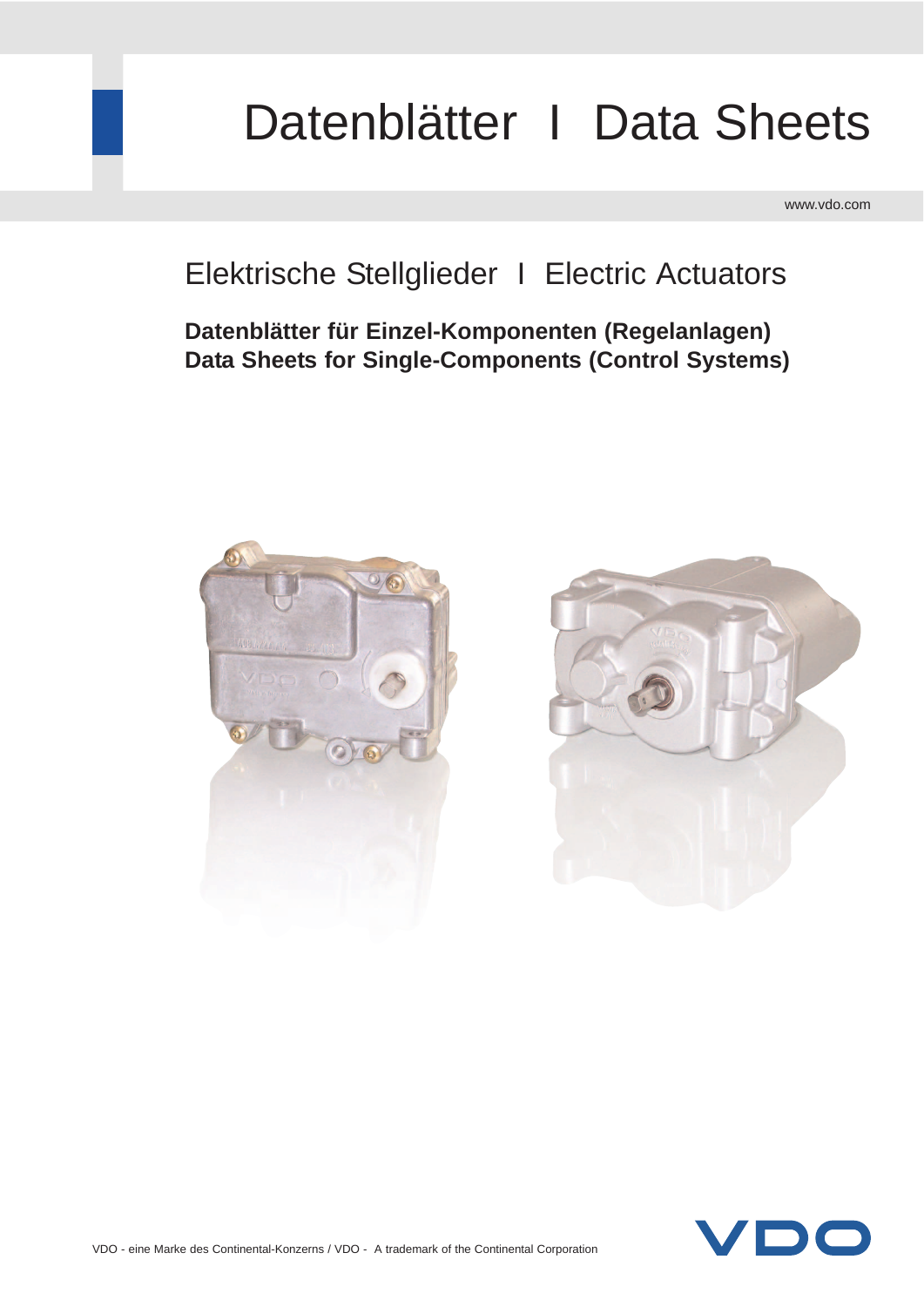## **Systemkomponente für E-Gas® II, E-Gas® compact**

#### **Beschreibung:**

Das elektrische Stellglied wurde von VDO zur Betätigung des Einspritzpumpenhebels von Dieselmotoren in Zusammenhang mit elektronischen VDO Reglern konzipiert. Die elektrische Ansteuerung des permanenterregten Gleichstrommotors erfolgt durch ein pulsweitenmoduliertes Signal. Aufbau:

Wasserdichtes Alu-Druckgussgehäuse mit PTFE-Membrane zum Druckausgleich. Dreistufiges Getriebe, das in permanentem Eingriff zur Abtriebsachse steht.

Leitplastikpotentiometer zur Rückmeldung.

Sicherheitskontakt, der bei einer definierten Stellung der Abtriebsachse öffnet.

Anschlusskabel mit Stecker.

#### **Description:**

VDO has designed the electric actuator for actuating the injection-pump lever of diesel engines to be used with VDO electronic control systems.

A pulse width modulated (PWM) signal controls the electric motor (permanently activated direct-current motor). Design:

Waterproof aluminium diecast housing with a PTFE membrane for pressure compensation. Three-speed gearbox in permanent connection with the output axle.

Conductive-plastic feedback potentiometer.

Safety contact opening at a defined position of the output axle.

Connecting cable with plug.

#### **Technische Daten: Technical Data:**

| 12 V                        |
|-----------------------------|
| 180 Ncm (in Verbindung mit  |
| elektron. Regler)           |
| < 250 ms bei Nennspannung   |
| 100 bis 180 Ncm Stellmoment |
|                             |
| $21^{\circ}$ bis 12.5°      |
| (schließen in LL-Richtung)  |
| – 40°C bis + 120°C          |
| (+ 140°C max. 1x1 Std.)     |
| IP56 DIN 40050              |
| $120^\circ$                 |
| 10 Nm                       |
|                             |
| $8 + 4$ Nm                  |
| (bei 9 mm Einschraubtiefe)  |
| ITT Canon Sure Seal, 7polig |
|                             |

## **System component for E-Gas® II, E-Gas® compact**



| Rated voltage:            | 12 V                                            |
|---------------------------|-------------------------------------------------|
| Rated torque:             | 180 Ncm (in union with elec-                    |
|                           | tronic controller)                              |
| Actuating time:           | < 250 ms at rated voltage and                   |
|                           | 100 to 180 Ncm actuating tor-                   |
|                           | que                                             |
| Safety contact-switching  | $21^{\circ}$ to 12,5 $^{\circ}$ (closed in idle |
| point:                    | speed direction)                                |
| Operating temperature:    | $-40^{\circ}$ C to + 120 $^{\circ}$ C           |
|                           | $(+ 140^{\circ}$ C max. 1x1 h)                  |
| Protection:               | IP56 DIN 40050                                  |
| Mechanical angle:         | $120^\circ$                                     |
| Maximum tightening torque | 10 Nm                                           |
| for the output shaft:     |                                                 |
| Maximum tightening torque | 8 + 4 Nm (relating to a screw                   |
| for fastening screws:     | depth of 9 mm)                                  |
| Connecting plug:          | ITT Canon Sure Seal, 7-pole                     |



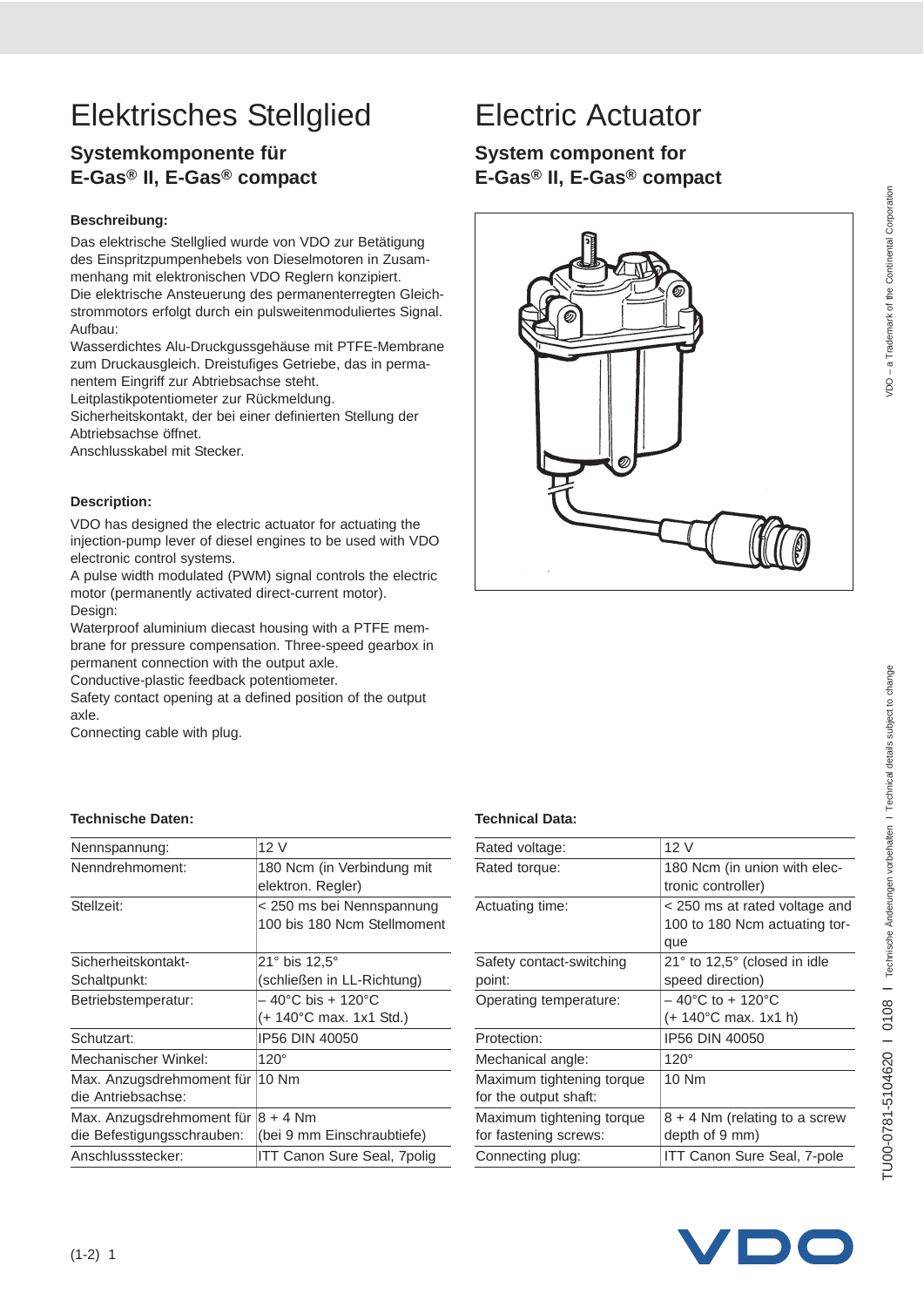### **Systemkomponente für E-Gas® II, E-Gas® compact**

## **System component for E-Gas® II, E-Gas® compact**



## **Bestell-Nr. / Order No. 408-211-004-002P**

Dämpfungselemente (Teilesatz) Damping components (parts kit) 240-110-001-001P Hebel (abgewinkelt)  $Lever$  (angled) 993-620-079-1143 Hebel (gerade) Lever (straight) 993-620-082-1143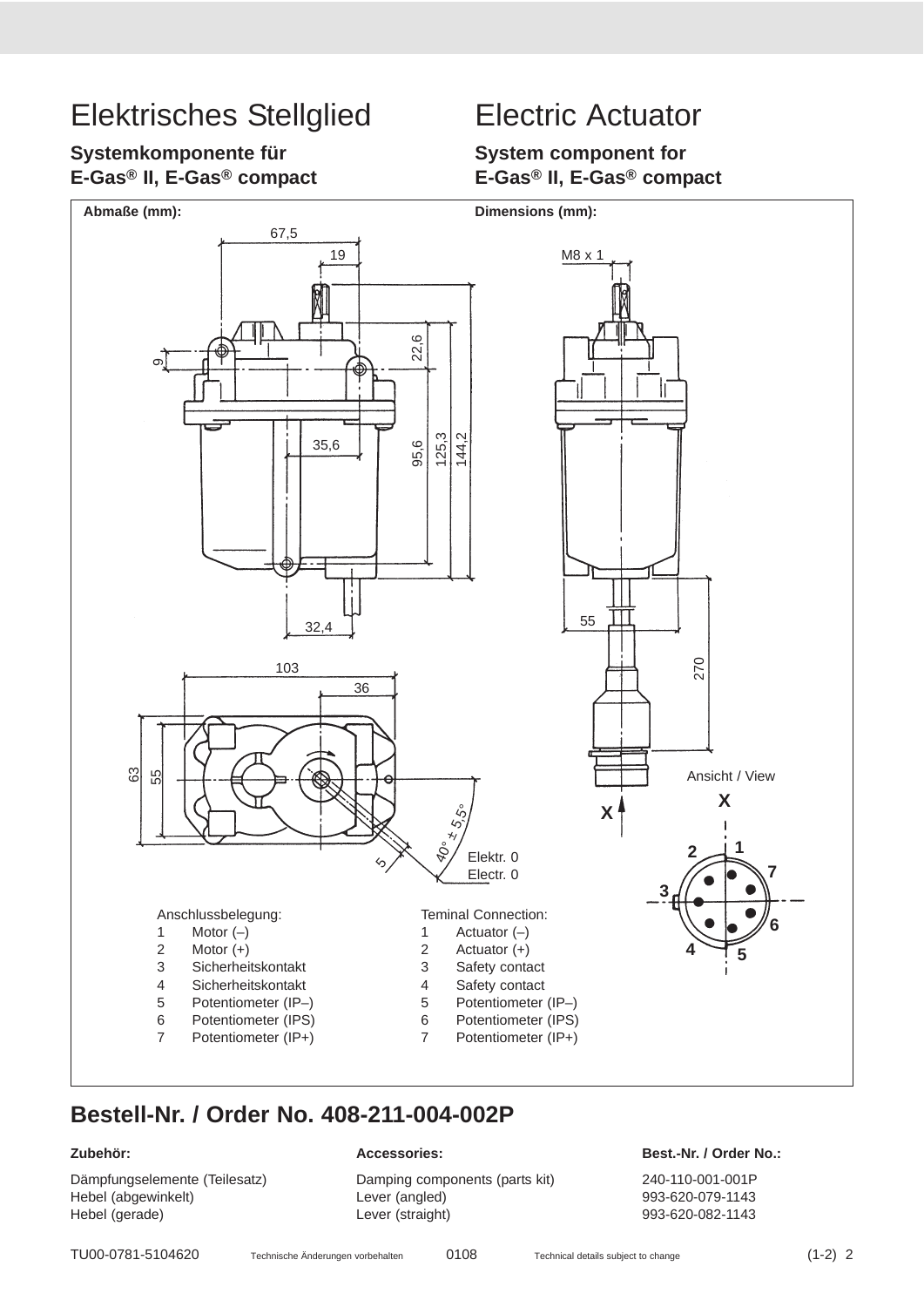## **Systemkomponente für E-Gas® II, E-Gas® compact**

#### **Beschreibung:**

Das elektrische Stellglied wurde von VDO zur Betätigung des Einspritzpumpenhebels von Dieselmotoren in Zusammenhang mit elektronischen VDO Reglern konzipiert. Die elektrische Ansteuerung des permanenterregten Gleichstrommotors erfolgt durch ein pulsweitenmoduliertes Signal. Aufbau:

Wasserdichtes Alu-Druckgussgehäuse mit PTFE-Membrane zum Druckausgleich. Dreistufiges Getriebe, das in permanentem Eingriff zur Abtriebsachse steht.

Leitplastikpotentiometer zur Rückmeldung.

Sicherheitskontakt, der bei einer definierten Stellung der Abtriebsachse öffnet.

Anschlusskabel mit Stecker.

#### **Description:**

VDO has designed the electric actuator for actuating the injection-pump lever of diesel engines to be used with VDO electronic control systems.

A pulse width modulated (PWM) signal controls the electric motor (permanently activated direct-current motor). Design:

Waterproof aluminium diecast housing with a PTFE membrane for pressure compensation. Three-speed gearbox in permanent connection with the output axle.

Conductive-plastic feedback potentiometer.

Safety contact opening at a defined position of the output axle.

Connecting cable with plug.

#### **Technische Daten: Technical Data:**

| Nennspannung:              | 24V                                |
|----------------------------|------------------------------------|
| Nenndrehmoment:            | 180 Ncm (in Verbindung mit         |
|                            | elektron. Regler)                  |
| Stellzeit:                 | < 250ms bei Nennspannung           |
|                            | 100 bis 180 Ncm Stellmoment        |
|                            |                                    |
| Sicherheitskontakt-        | $21^\circ$ bis 12,5 $^\circ$       |
| Schaltpunkt:               | (schließen in LL-Richtung)         |
| Betriebstemperatur:        | – 40°C bis + 120°C                 |
|                            | (+ 140°C max. 1x1 Std.)            |
| Schutzart:                 | IP56 DIN 40050                     |
| Mechanischer Winkel:       | $120^\circ$                        |
| Max. Anzugsdrehmoment für  | 10 Nm                              |
| die Antriebsachse:         |                                    |
| Max. Anzugsdrehmoment für  | $8 + 4$ Nm                         |
| die Befestigungsschrauben: | (bei 9mm Einschraubtiefe)          |
| Anschlussstecker:          | <b>ITT Canon Sure Seal, 7polig</b> |

## **System component for E-Gas® II E-Gas® compact**



| Rated voltage:            | 24V                            |
|---------------------------|--------------------------------|
| Rated torque:             | 180 Ncm (in union with elec-   |
|                           | tronic controller)             |
| Actuating time:           | < 250ms at rated voltage and   |
|                           | 100 to 180 Ncm actuating tor-  |
|                           | que                            |
| Safety contact-switching  | 21° to 12.5° (closed in idle   |
| point:                    | speed direction)               |
| Operating temperature:    | $-$ 40°C to + 120°C            |
|                           | $(+ 140^{\circ}$ C max. 1x1 h) |
| Protection:               | IP56 DIN 40050                 |
| Mechanical angle:         | $120^\circ$                    |
| Maximum tightening torque | 10 Nm                          |
| for the output shaft:     |                                |
| Maximum tightening torque | 8 + 4 Nm (relating to a screw  |
| for fastening screws:     | depth of 9 mm)                 |
| Connecting plug:          | ITT Canon Sure Seal, 7-pole    |
|                           |                                |

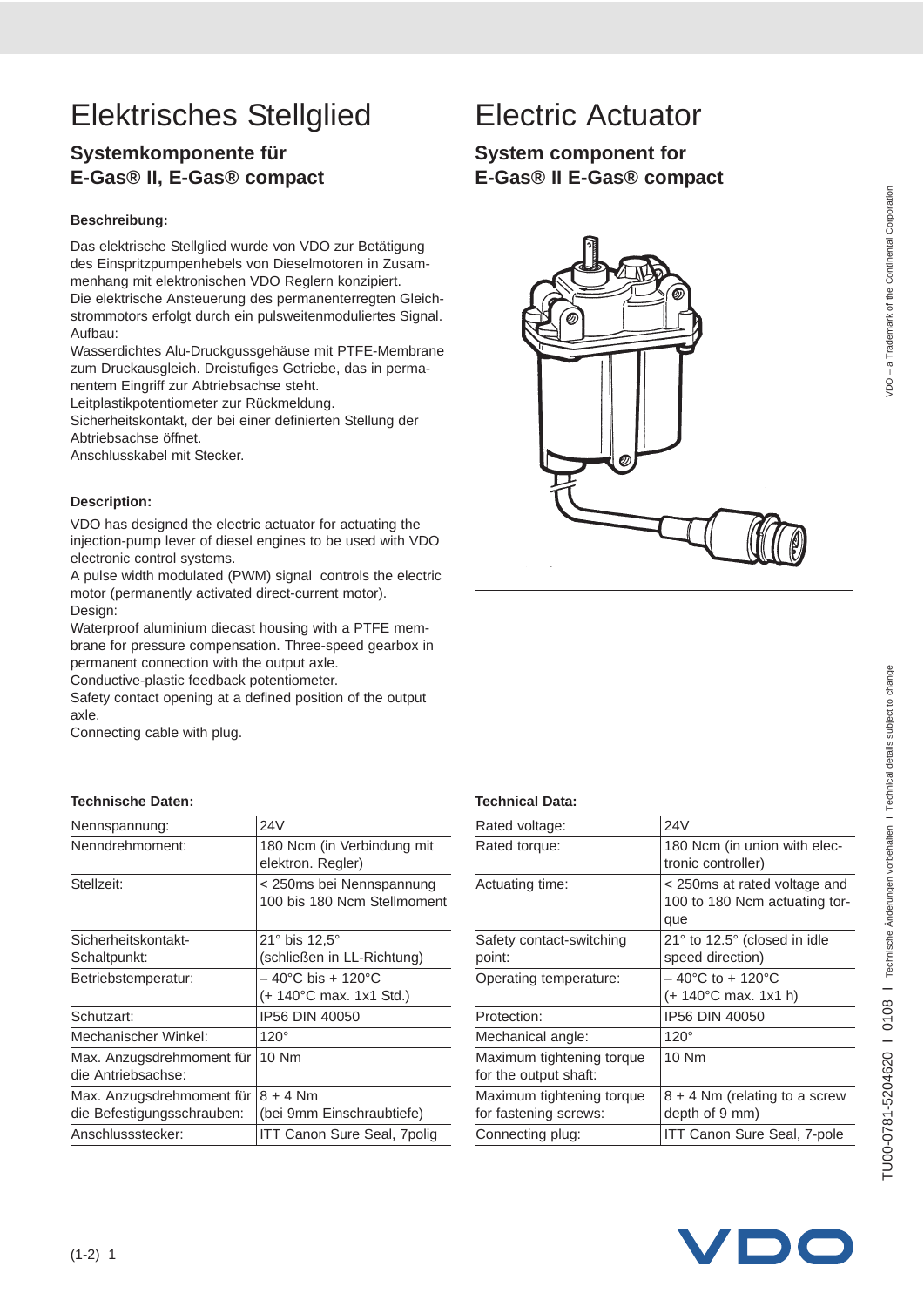## **Systemkomponente für E-Gas® II, E-Gas® compact**

## **System component for E-Gas® II E-Gas® compact**



## **Bestell-Nr. / Order No. 408-411-005-013P**

(Weitere Dokumentation siehe "Technische Kunden-Unterlage" 408-411-005-013P. / Further documentation see 'Technical Customer Documentation' 408-411-005-013P.)

Hebel (abgewinkelt) Lever (angled) 993-620-079-1143 Hebel (gerade) Lever (straight) 993-620-082-1143

Dämpfungselemente (Teilesatz) Damping components (parts kit) 240-110-001-001P

**Zubehör: Accessories: Best.-Nr. / Order No.:**

TU00-0781-5204620 Technische Änderungen vorbehalten 0108 Technical details subject to change (1-2) 2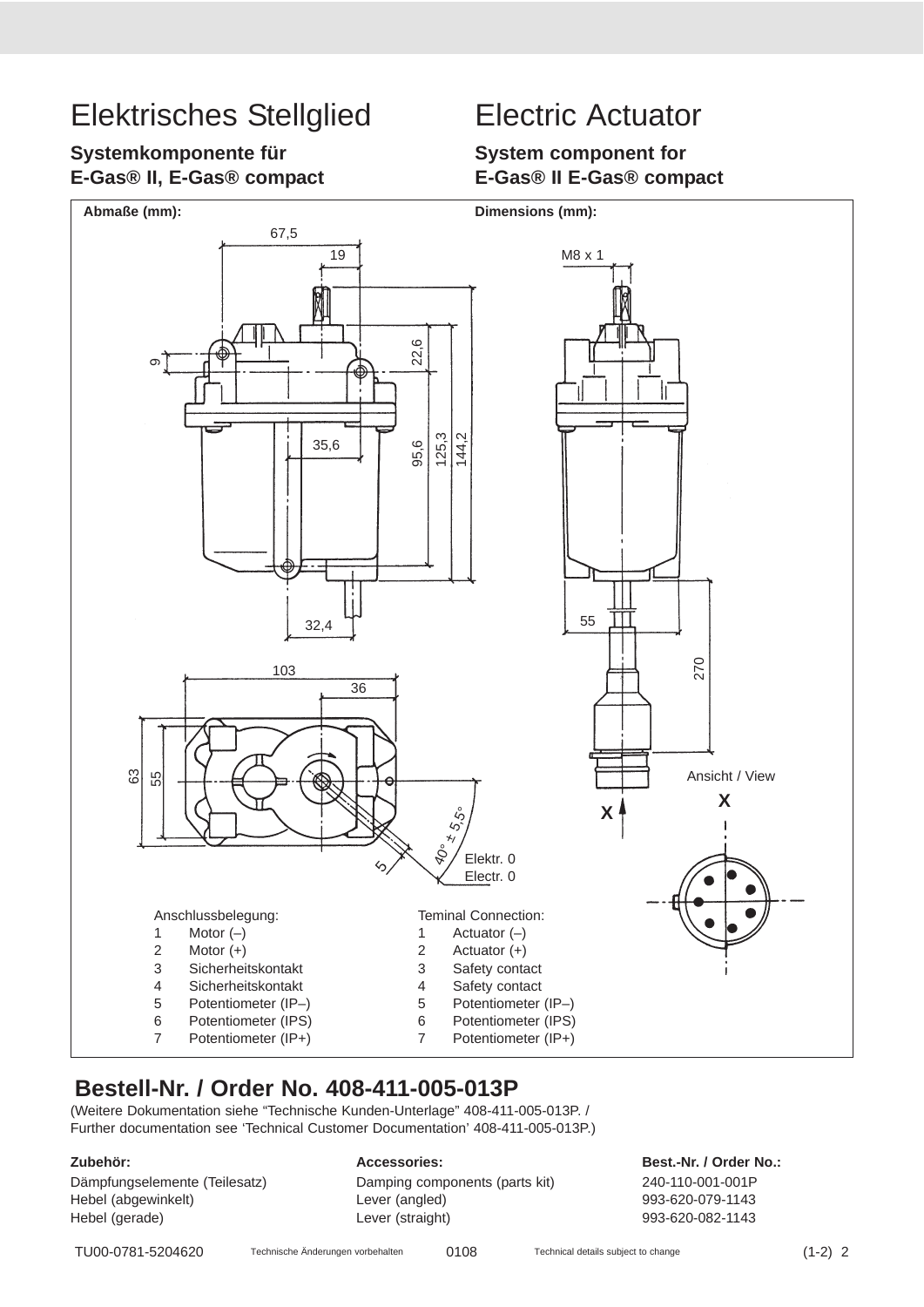# TU00-0781-5304620 I 0108 I Technische Änderungen vorbehalten I Technical details subject to change TU00-0781-5304620 I 0108 I Technische Änderungen vorbehalten I Technical details subject to change

# Elektrisches Stellglied Electric Actuator

## **Systemkomponente für E-Gas® compact, AGB Komfort**

#### **Beschreibung:**

Das elektrische Stellglied wurde von VDO zur Betätigung des Einspritzpumpenhebels von Dieselmotoren in Zusammenhang mit elektronischen VDO Reglern konzipiert. Die elektrische Ansteuerung des permanenterregten Gleichstrommotors erfolgt durch ein pulsweitenmoduliertes Signal. Aufbau:

Wasserdichtes Alu-Druckgussgehäuse mit PTFE-Membrane zum Druckausgleich. Dreistufiges Getriebe, das über eine elektromagnetische Kupplung den Kraftfluss zwischen Gleichstrommotor und Abtriebsachse herstellt. Leitplastikpotentiometer zur Rückmeldung.

Anschlusskabel mit Stecker.

#### **Description:**

VDO has designed the electric actuator for actuating the injection-pump lever of diesel engines to be used with VDO electronic control systems.

A pulse width modulated (PWM) signal controls the electric motor (permanently activated direct-current motor) Design:

Waterproof aluminium diecast housing with a PTFE membrane for pressure-compensation.

Via an electromagnetic clutch, the three-speed gearbox connects the direct-current motor with the output axle. Conductive-plastic feedback potentiometer.

Connecting cable with plug.

#### **Technische Daten: Technical Data:**

| Nennspannung:              | 12V                                   |
|----------------------------|---------------------------------------|
| Nenndrehmoment:            | 400Ncm edul (AGB)                     |
|                            | 300Ncm mul (tempostat <sup>®</sup> )  |
| Aufregelzeit:              | $<$ 2 Sek.                            |
| Isolationswiderstand:      | $>$ 500 K $\Omega$                    |
| Durchschlagfestigkeit:     | 500V                                  |
| Betriebstemperatur:        | $-25^{\circ}$ C bis + 90 $^{\circ}$ C |
| Schutzart:                 | IP56 DIN 40050 Teil 9                 |
| Max. Anzugsdrehmoment für  | 10 Nm                                 |
| die Antriebsachse:         |                                       |
| Max. Anzugsdrehmoment für  | 12 Nm                                 |
| die Befestigungsschrauben: | (bei 9mm Einschraubtiefe)             |
| Mechanischer Winkel:       | $103^\circ \pm 5^\circ$               |
| Anschlussstecker:          | <b>ITT Canon Sure Seal, 7polig</b>    |

## **System component for E-Gas® compact, RSL Comfort**



| Rated voltage:           | 12V                                  |
|--------------------------|--------------------------------------|
| Rated torque:            | 400Ncm ccw (RSL)                     |
|                          | 300Ncm cw (tempostat <sup>®</sup> )  |
| Up-regulaton time:       | < 2 Sek.                             |
| Insulating resistance:   | $> 500$ KΩ                           |
| Dielectric strength:     | 500V                                 |
| Operating temperature:   | $-25^{\circ}$ C to + 90 $^{\circ}$ C |
| Protection:              | IP56 DIN 40050 part 9                |
| Maximum tightening toque | 10Nm                                 |
| for the output shaft:    |                                      |
| Maximum tightening toque | 12Nm (relating to a screw            |
| for fastening screws:    | depth of 9mm)                        |
| Mechanical angle:        | $103^\circ \pm 5^\circ$              |
| Connecting plug:         | <b>ITT Canon Sure Seal, 7-pole</b>   |

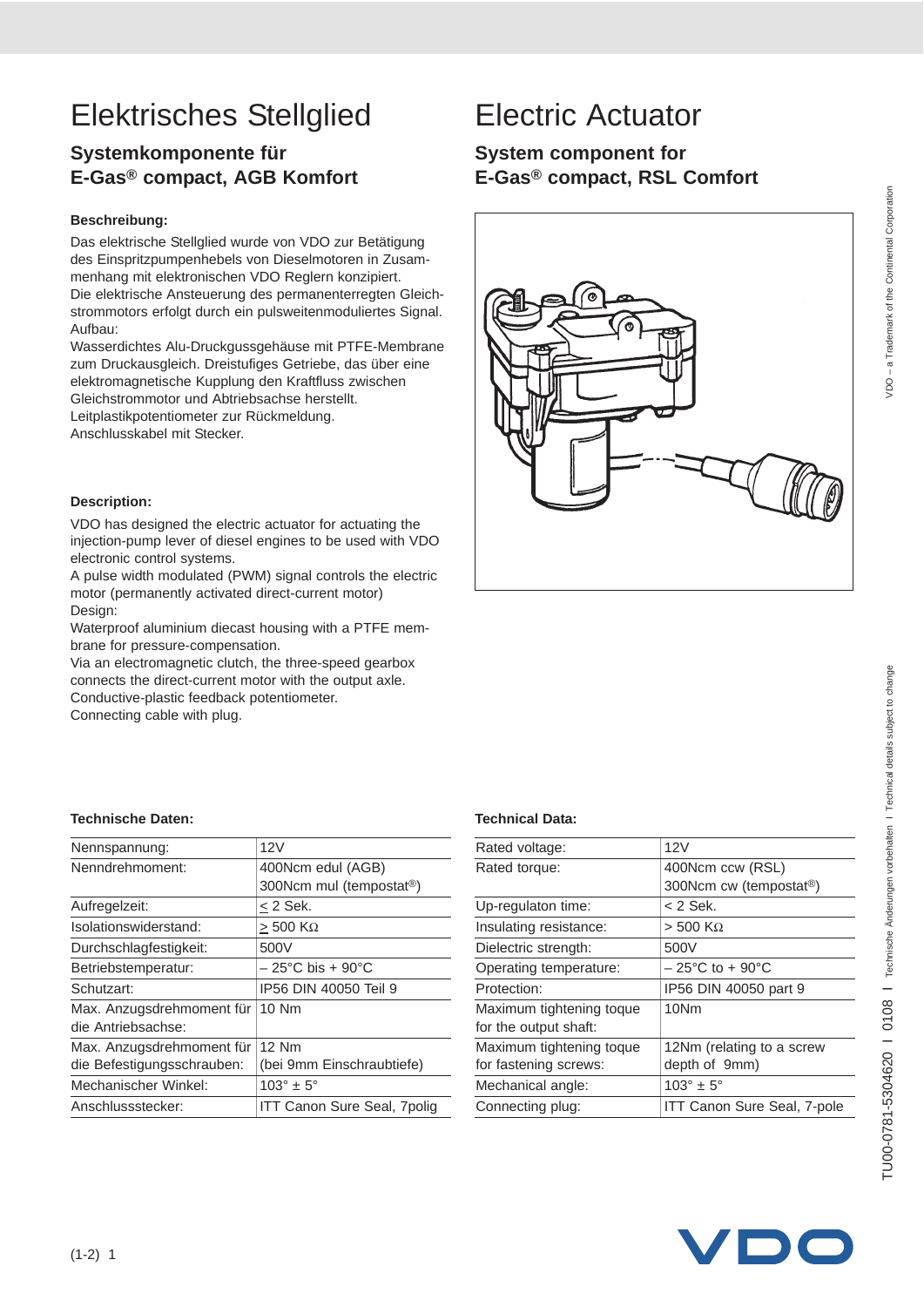## **Systemkomponente für E-Gas® compact, AGB Komfort**

## **System component for E-Gas® compact, RSL Comfort**



## **Bestell-Nr. / Order No. 408-221-005-001P**

Dämpfungselemente (Teilesatz) Damping components (parts kit) 240-110-001-001P Stellgliedhaltersatz (motorfeste Montage) Actuator bracket kit (engine mounting) X39-397-112-014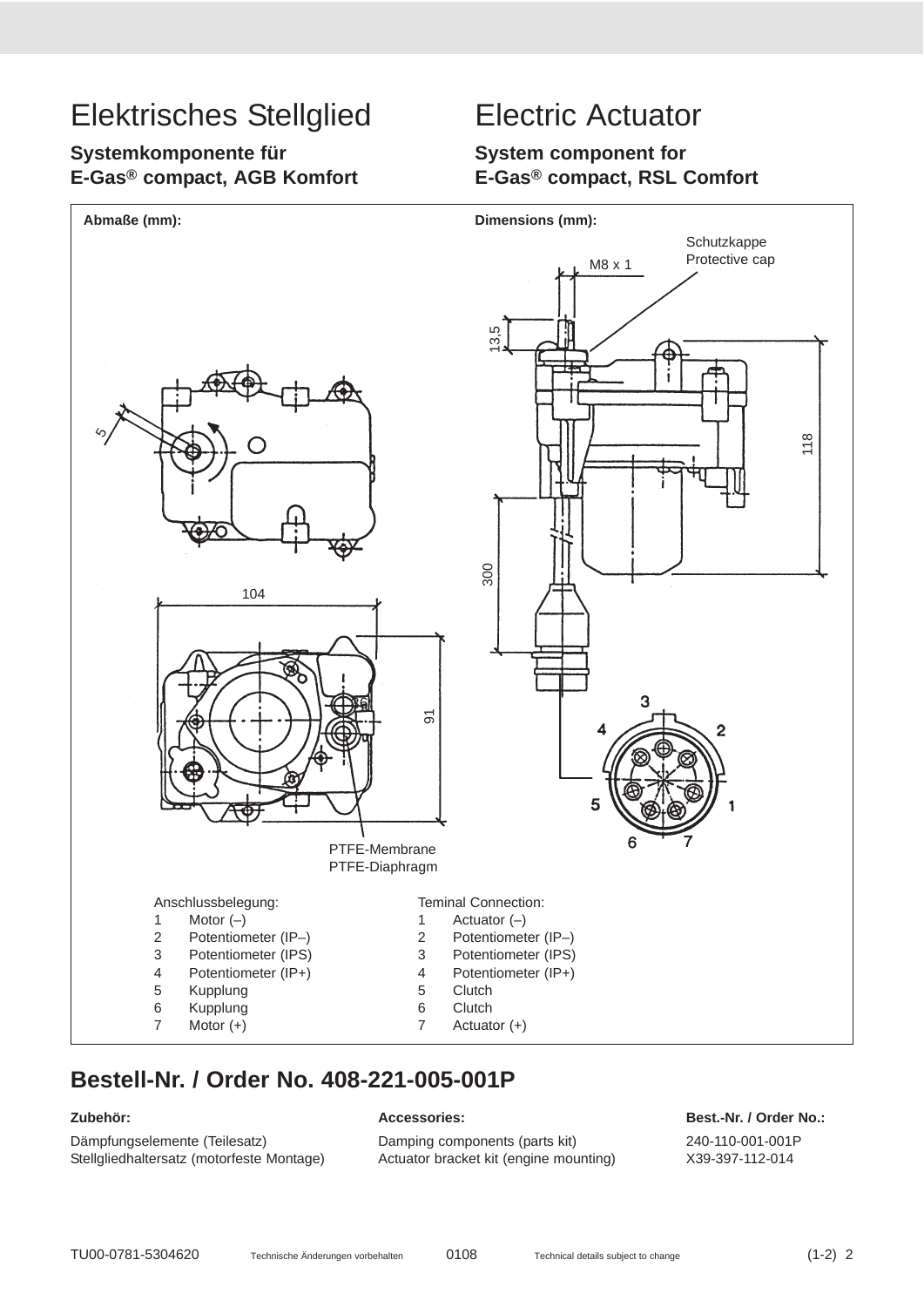## **Systemkomponente für E-Gas® compact**

#### **Beschreibung:**

Das elektrische Stellglied wurde von VDO zur Betätigung des Einspritzpumpenhebels von Dieselmotoren in Zusammenhang mit elektronischen VDO Reglern konzipiert. Die elektrische Ansteuerung des permanenterregten Gleichstrommotors erfolgt durch ein pulsweitenmoduliertes Signal. Aufbau:

Wasserdichtes Alu-Druckgussgehäuse mit PTFE-Membrane zum Druckausgleich. Dreistufiges Getriebe, das über eine elektromagnetische Kupplung den Kraftfluss zwischen Gleichstrommotor und Abtriebsachse herstellt. Leitplastikpotentiometer zur Rückmeldung.

Anschlusskabel mit Stecker.

#### **Description:**

VDO has designed the electric actuator for actuating the injection-pump lever of diesel engines to be used with VDO electronic control systems.

A pulse width modulated (PWM) signal controls the electric motor (permanently activated direct-current motor). Design:

Waterproof aluminium diecast housing with a PTFE membrane for pressure-compensation. Via an electromagnetic

clutch, the three-speed gearbox connects the direct-current motor with the output axle.

Conductive-plastic feedback potentiometer.

Connecting cable with plug.

## **System component for E-Gas® compact**



| Nennspannung:                                   | 24 V                                  |
|-------------------------------------------------|---------------------------------------|
| Nenndrehmoment:                                 | 250 Ncm                               |
| Aufregelzeit:                                   | $<$ 1 Sek.                            |
| Aufregelzeit (typisch):                         | 750 ms                                |
| Isolationswiderstand:                           | $>$ 500 K $\Omega$                    |
| Durchschlagfestigkeit:                          | 500 V                                 |
| Betriebstemperatur:                             | $-25^{\circ}$ C bis + 90 $^{\circ}$ C |
| Schutzart:                                      | IP56 DIN 40050 Teil 9                 |
| Max. Anzugsdrehmoment für<br>die Antriebsachse: | $10$ Nm                               |
| Max. Anzugsdrehmoment für                       | 12 Nm (bei 9mm                        |
| die Befestigungs-schrauben:                     | Einschraubtiefe)                      |
| Mechanischer Winkel:                            | $103^\circ \pm 5^\circ$               |
| Anschlussstecker:                               | ITT Canon Sure Seal, 7polig           |

| 24 V                                        |
|---------------------------------------------|
| 250 Ncm                                     |
| $<$ 1 sec.                                  |
| 750 ms                                      |
| $> 500$ K $\Omega$                          |
| 500 V                                       |
| $-25^{\circ}$ C to + 90 $^{\circ}$ C        |
| IP56 DIN 40050 part 9                       |
| 10 Nm                                       |
| 12 Nm (relating to a screw<br>depth of 9mm) |
| $103^\circ \pm 5^\circ$                     |
| ITT Canon Sure Seal, 7-pole                 |
|                                             |

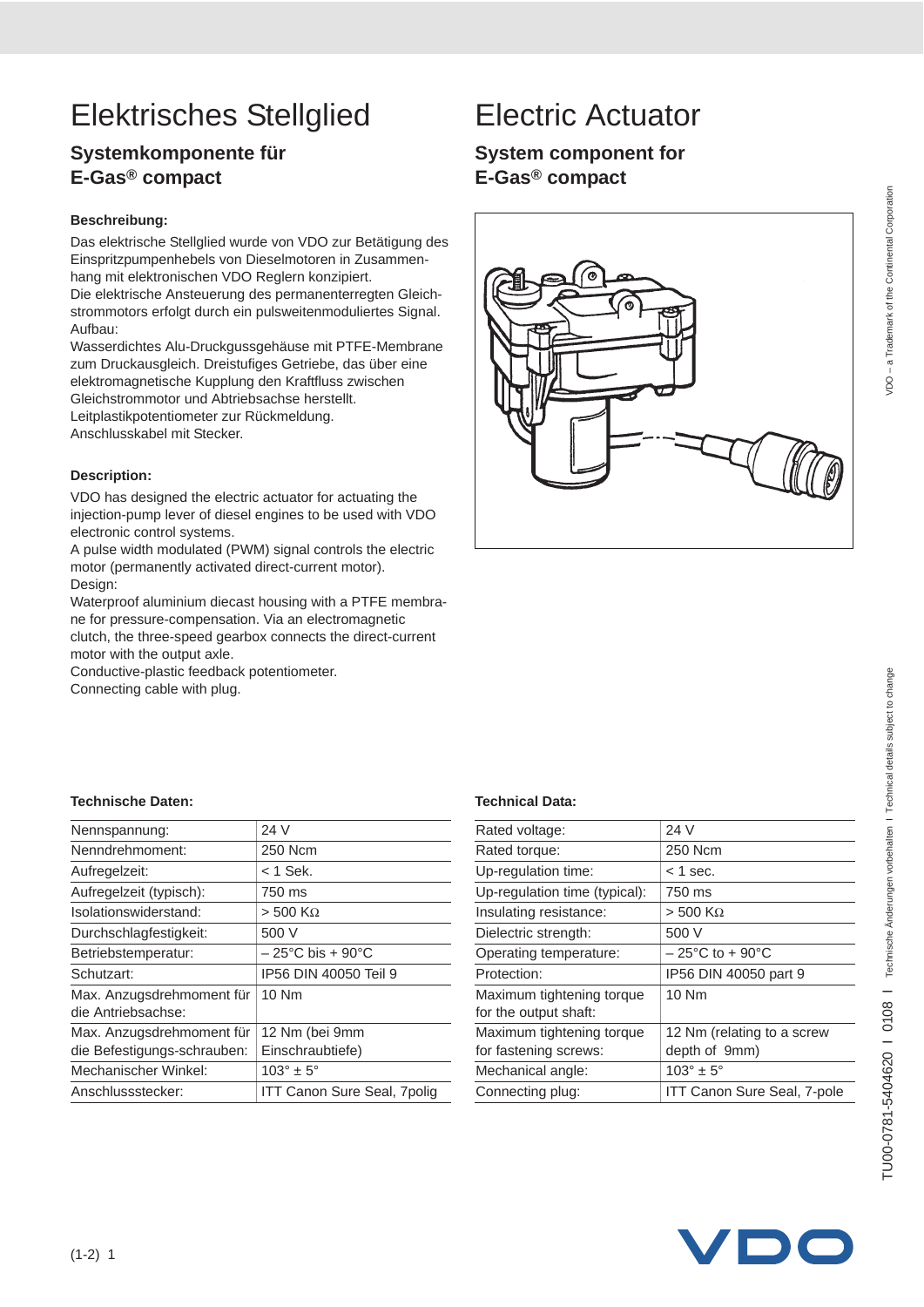## **Systemkomponente für E-Gas® compact**

### **System component for E-Gas® compact**



## **Bestell-Nr. / Order No. 408-422-006-001P**

(Weitere Dokumentation siehe "Technische Kunden-Unterlage" 408-422-006-001P. / Further documentation see 'Technical Customer Documentation' 408-422-006-001P.)

Stellgliedhaltersatz (motorfeste Montage) Actuator bracket kit (engine mounting) X39-397-112-014

Dämpfungselemente (Teilesatz) Damping components (parts kit) 240-110-001-001P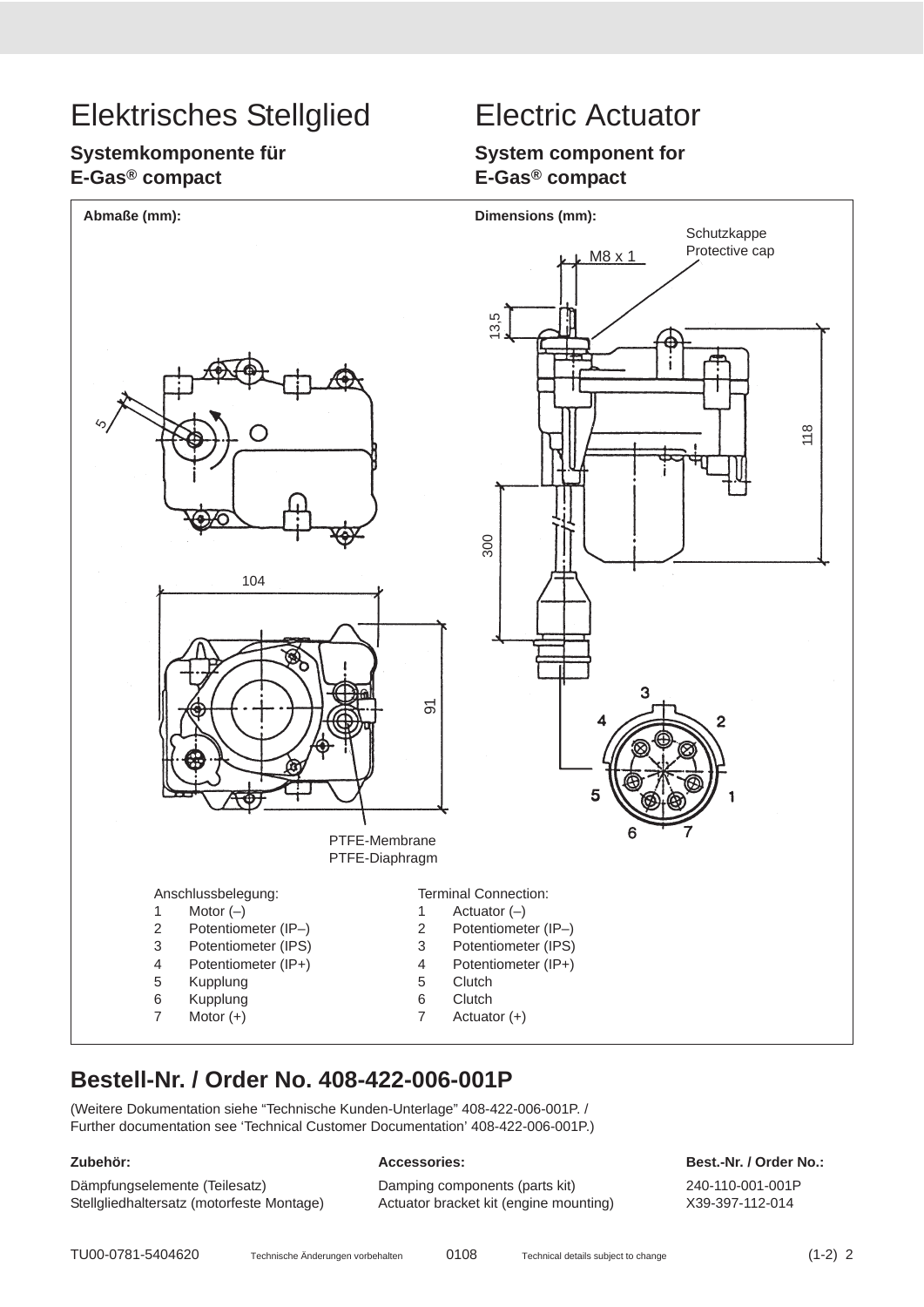# TU00-0781-5504620 I 0108 I Technische Änderungen vorbehalten I Technical details subject to change TU00-0781-5504620 I 0108 I Technische Änderungen vorbehalten I Technical details subject to change

# Elektrisches Stellglied Electric Actuator

## **Systemkomponente für AGB II, AGB III**

#### **Beschreibung:**

Das elektrische Stellglied wurde von VDO zur Betätigung des Einspritzpumpenhebels von Dieselmotoren in Zusammenhang mit elektronischen VDO Reglern konzipiert.

Die elektrische Ansteuerung des permanenterregten Gleichstrommotors erfolgt durch ein pulsweitenmoduliertes Signal. Aufbau:

Wasserdichtes Alu-Druckgussgehäuse mit PTFE-Membrane zum Druckausgleich. Dreistufiges Getriebe, das in permanentem Eingriff zur Abtriebsachse steht.

Leitplastikpotentiometer zur Rückmeldung. Anschlusskabel mit Stecker.

#### **Description:**

VDO has designed an electric actuator for actuating the injection-pump lever of diesel engines to be used with VDO electronic control systems.

A width modulated (PWM) signal controls the electric motor (permanently activated direct-current motor).

Design:

Waterproof aluminium diecast housing with a PTFE membrane for pressure compensation. Three-speed gearbox in permanent connection with the output axle.

Conuctive-plastic feedback potentiometer.

Connecting cable with plug.

## **System component for RSL II, RSL III**



| Nennspannung:                                   | 12 V                                   |
|-------------------------------------------------|----------------------------------------|
| Nenndrehmoment:                                 | 400 Ncm                                |
| Aufregelzeit:                                   | < 2 Sek.                               |
| Isolationswiderstand:                           | $> 500$ K $\Omega$                     |
| Durchschlagfestigkeit:                          | 500 V                                  |
| Betriebstemperatur:                             | $-25^{\circ}$ C bis + 100 $^{\circ}$ C |
| Schutzart:                                      | IP56 DIN 40050 Teil 9                  |
| Max. Anzugsdrehmoment für<br>die Antriebsachse: | $10$ Nm                                |
| Max. Anzugsdrehmoment für                       | 12Nm (bei 9mm                          |
| die Befestigungsschrauben:                      | Einschraubtiefe)                       |
| Mechanischer Winkel:                            | $103^\circ \pm 5^\circ$                |
| Verstellwinkel:                                 | $87.5^\circ \pm 3^\circ$               |
| Anschlussstecker:                               | <b>ITT Canon Sure Seal, 7polig</b>     |

| Rated voltage:                                     | 12 V                                  |
|----------------------------------------------------|---------------------------------------|
| Rated torque:                                      | 400 Ncm                               |
| Up-regulation time:                                | $<$ 2 sec.                            |
| Insulating resistance:                             | $>$ 500 K $\Omega$                    |
| Dielectric strength:                               | 500 V                                 |
| Operating temperature:                             | $-25^{\circ}$ C to + 100 $^{\circ}$ C |
| Protection:                                        | IP56 DIN 40050 part 9                 |
| Maximum tightening torque<br>for the output shaft: | 10 Nm                                 |
| Maximum tightening torque                          | 12 Nm (relating to a screw            |
| for fastening screws:                              | depth of 9mm)                         |
| Mechanical angle:                                  | $103^\circ \pm 5^\circ$               |
| Angle of displacement:                             | $87.5^\circ \pm 3^\circ$              |
| Connecting plug:                                   | ITT Canon Sure Seal, 7-pole           |
|                                                    |                                       |

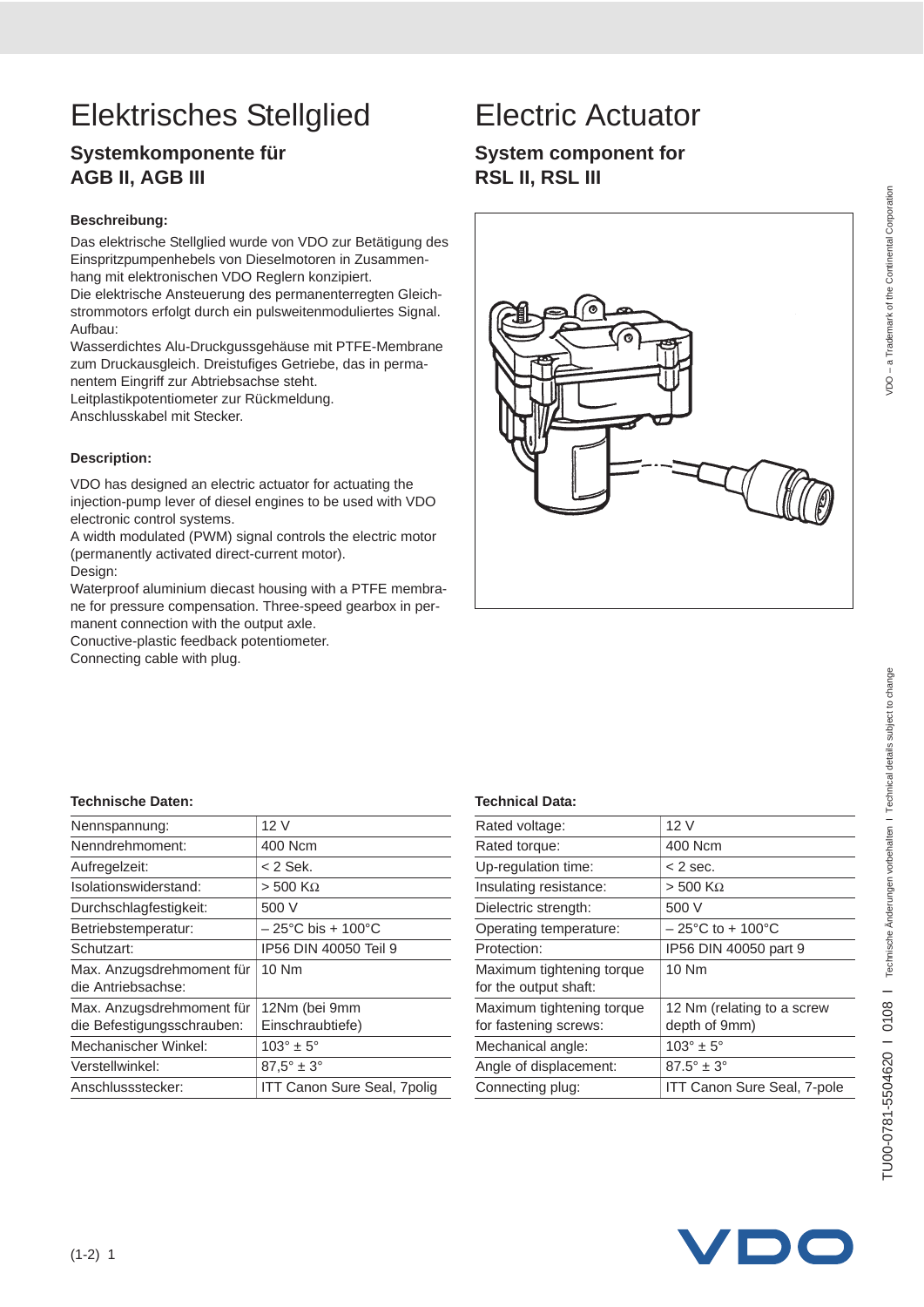## **Systemkomponente für AGB II, AGB III**

## **System component for RSL II, RSL III**



## **Bestell-Nr. / Order No. 408-221-001-001P**

Dämpfungselemente (Teilesatz) Damping components (parts kit) 240-110-001-001P Stellgliedhaltersatz (motorfeste Montage) Actuator bracket kit (engine mounting) X39-397-112-014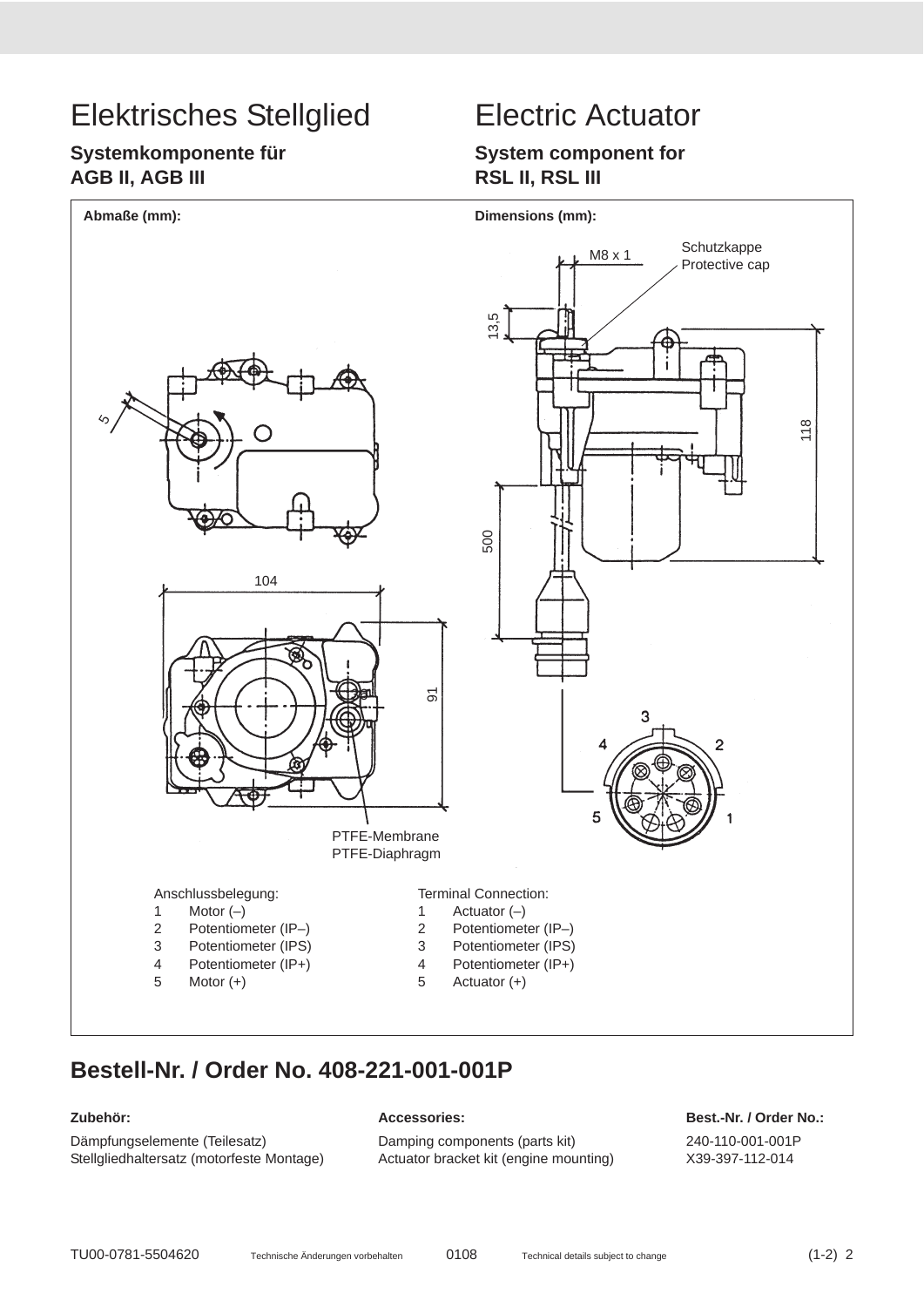## **Systemkomponente für AGB II, AGB III**

#### **Beschreibung:**

Das elektrische Stellglied wurde von VDO zur Betätigung des Einspritzpumpenhebels von Dieselmotoren in Zusammenhang mit elektronischen VDO Reglern konzipiert.

Die elektrische Ansteuerung des permanenterregten Gleichstrommotors erfolgt durch ein pulsweitenmoduliertes Signal. Aufbau:

Wasserdichtes Alu-Druckgussgehäuse mit PTFE-Membrane zum Druckausgleich. Dreistufiges Getriebe, das in permanentem Eingriff zur Abtriebsachse steht.

Leitplastikpotentiometer zur Rückmeldung.

Anschlusskabel mit Stecker.

#### **Description:**

VDO has designed an electric actuator for actuating the injection-pump lever of diesel engines to be used with VDO electronic control systems.

A width modulated (PWM) signal controls the electric motor (permanently activated direct-current motor). Design:

Waterproof aluminium diecast housing with a PTFE membrane for pressure compensation. Three-speed gearbox in permanent connection with the output axle.

Conuctive-plastic feedback potentiometer.

Connecting cable with plug.

## **System component for RSL II, RSL III**



| Nennspannung:              | 24 V                                   |
|----------------------------|----------------------------------------|
| Nenndrehmoment:            | 400 Ncm                                |
| Aufregelzeit:              | $<$ 2 Sek.                             |
| Isolationswiderstand:      | $>$ 500 K $\Omega$                     |
| Durchschlagfestigkeit:     | 500 V                                  |
| Betriebstemperatur:        | $-25^{\circ}$ C bis + 100 $^{\circ}$ C |
| Schutzart:                 | IP56 DIN 40050 Teil 9                  |
| Max. Anzugsdrehmoment für  | 10 Nm                                  |
| die Antriebsachse:         |                                        |
| Max. Anzugsdrehmoment für  | 12 Nm (bei 9mm                         |
| die Befestigungsschrauben: | Einschraubtiefe)                       |
| Mechanischer Winkel:       | $103^\circ \pm 5^\circ$                |
| Verstellwinkel:            | $87.5^\circ \pm 3^\circ$               |
| Anschlussstecker:          | ITT Canon Sure Seal, 7polig            |

| Rated voltage:            | 24 V                                  |
|---------------------------|---------------------------------------|
| Rated torque:             | 400 Ncm                               |
| Up-regulation time:       | $<$ 2 sec.                            |
| Insulating resistance:    | $> 500$ K $\Omega$                    |
| Dielectric strength:      | 500 V                                 |
| Operating temperature:    | $-25^{\circ}$ C to + 100 $^{\circ}$ C |
| Protection:               | IP56 DIN 40050 part 9                 |
| Maximum tightening torque | 10 Nm                                 |
| for the output shaft:     |                                       |
| Maximum tightening torque | 12 Nm (relating to a screw            |
| for fastening screws:     | depth of 9mm)                         |
| Mechanical angle:         | $103^\circ \pm 5^\circ$               |
| Angle of displacement:    | $87.5^\circ \pm 3^\circ$              |
| Connecting plug:          | ITT Canon Sure Seal, 7-pole           |
|                           |                                       |

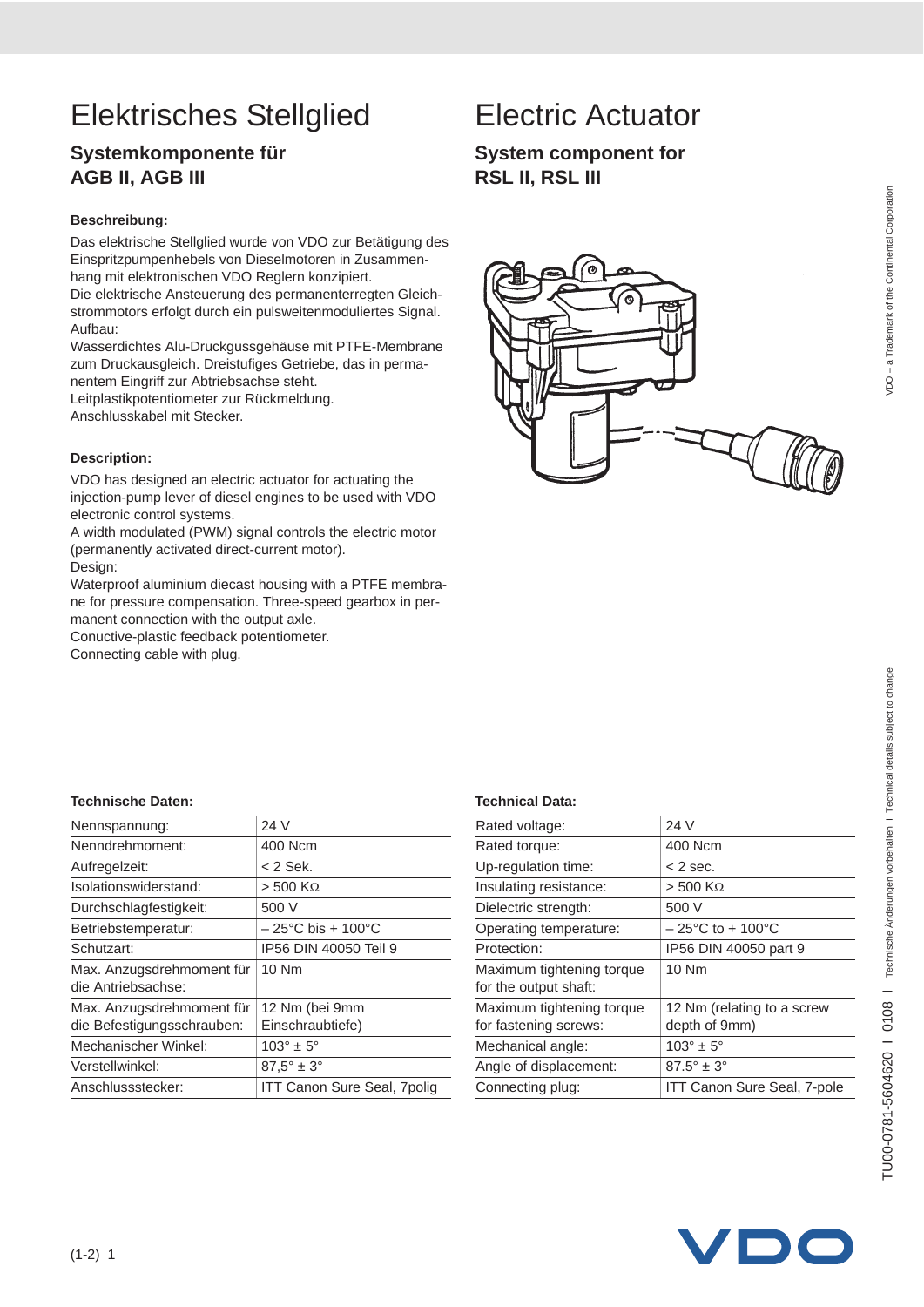## **Systemkomponente für AGB II, AGB III**

### **System component for RSL II, RSL III**



## **Bestell-Nr. / Order No. 408-422-001-014P**

(Weitere Dokumentation siehe "Technische Kunden-Unterlage" 408-422-001-014P. / Further documentation see 'Technical Customer Documentation' 408-422-001-014P.)

Dämpfungselemente (Teilesatz) Damping components (parts kit) 240-110-001-001P

Stellgliedhaltersatz (motorfeste Montage) Actuator bracket kit (engine mounting) X39-397-112-014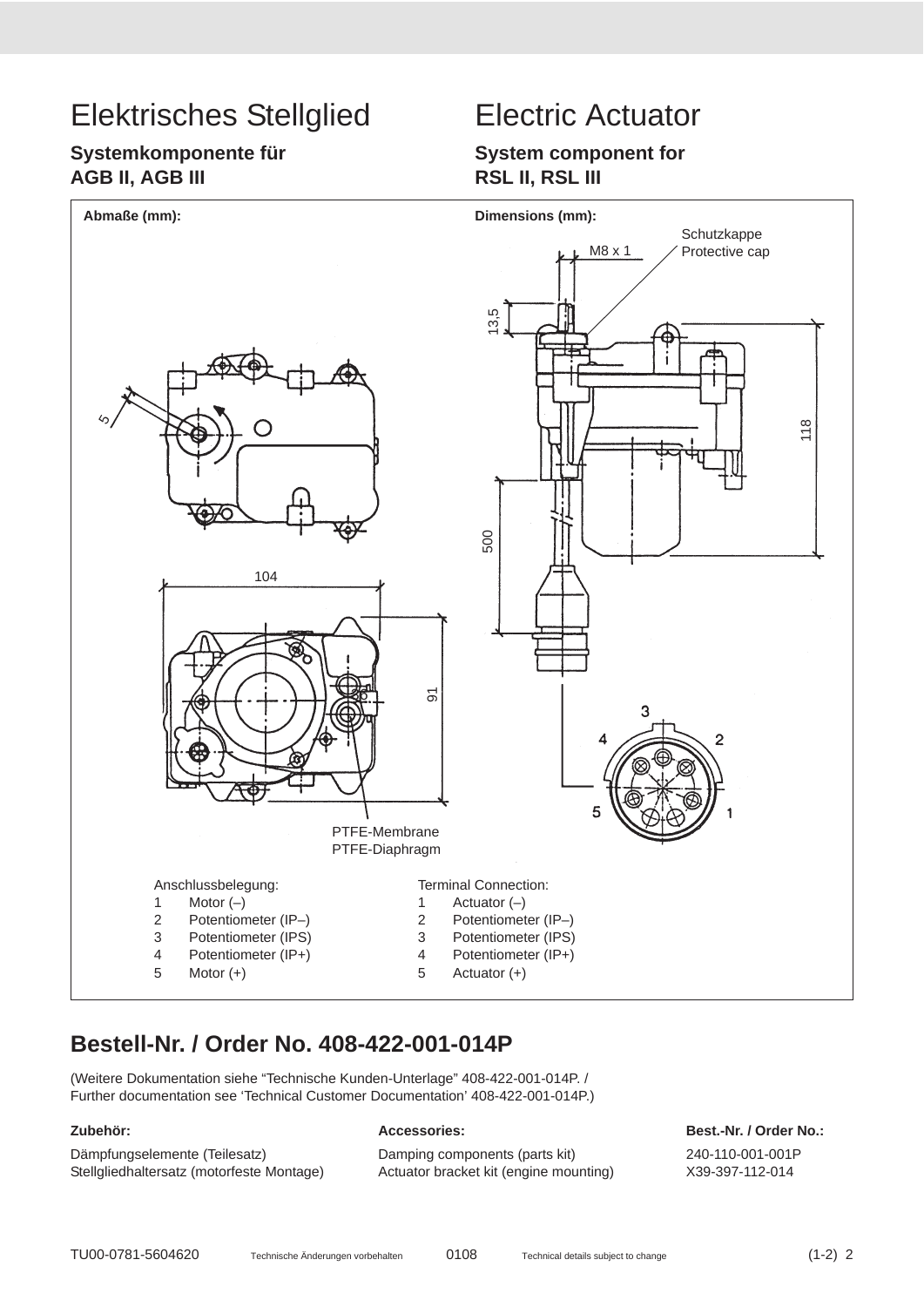# TU00-0781-5704620 I 0108 I Technische Änderungen vorbehalten I Technical details subject to change TU00-0781-5704620 I 0108 I Technische Änderungen vorbehalten I Technical details subject to change

# Elektrisches Stellglied Electric Actuator

## **Systemkomponente für AGB Komfort, tempostat®II 24V**

#### **Beschreibung:**

Das elektrische Stellglied wurde von VDO zur Betätigung des Einspritzpumpenhebels von Dieselmotoren in Zusammenhang mit elektronischen VDO Reglern konzipiert. Die elektrische Ansteuerung des permanenterregten Gleichstrommotors erfolgt durch ein pulsweitenmoduliertes Signal. Aufbau:

Wasserdichtes Alu-Druckgussgehäuse mit PTFE-Membrane zum Druckausgleich. Dreistufiges Getriebe, das über eine elektromagnetische Kupplung den Kraftfluss zwischen Gleichstrommotor und Abtriebsachse herstellt. Leitplastikpotentiometer zur Rückmeldung.

Anschlusskabel mit Stecker.

#### **Description:**

VDO has designed the electric actuator for actuating the injection-pump lever of diesel engines to be used with VDO electronic control systems.

A width modulated (PWM) signal controls the electric motor (permanently activated direct-current motor) Design:

Waterproof aluminium diecast housing with a PTFE membrane for pressure-compensation.

Via an electromagnetic clutch, the three-speed gearbox connects the direct-current motor with the output axle. Conductive-plastic feedback potentiometer.

Connecting cable with plug.

## **System component for RSL Comfort, tempostat®II 24V**



| Nennspannung:              | 24 V                                  |
|----------------------------|---------------------------------------|
| Nenndrehmoment:            | 400 Ncm edul (AGB)                    |
|                            | 300 Ncm mul (tempostat®)              |
| Aufregelzeit:              | < 2 Sek.                              |
| Isolationswiderstand:      | $>$ 500 K $\Omega$                    |
| Durchschlagfestigkeit:     | 500 V                                 |
| Betriebstemperatur:        | $-25^{\circ}$ C bis + 90 $^{\circ}$ C |
| Schutzart:                 | IP56 DIN 40050 Teil 9                 |
| Max. Anzugsdrehmoment für  | 10 Nm                                 |
| die Antriebsachse:         |                                       |
| Max. Anzugsdrehmoment für  | 12 Nm (bei 9mm                        |
| die Befestigungsschrauben: | Einschraubtiefe)                      |
| Mechanischer Winkel:       | $103^\circ \pm 5^\circ$               |
| Verstellwinkel:            | $87.5^\circ \pm 3^\circ$              |
| Anschlussstecker:          | <b>ITT Canon Sure Seal, 7polig</b>    |

| Rated voltage:            | 24 V                                 |  |
|---------------------------|--------------------------------------|--|
| Rated torque:             | 400 Ncm ccw (RSL)                    |  |
|                           | 300 Ncm cw (tempostat <sup>®</sup> ) |  |
| Up-regulation time:       | $<$ 2 sec.                           |  |
| Insulating resistance:    | $>$ 500 K $\Omega$                   |  |
| Dielectric strength:      | 500 V                                |  |
| Operating temperature:    | $-25^{\circ}$ C to + 90 $^{\circ}$ C |  |
| Protection:               | IP56 DIN 40050 part 9                |  |
| Maximum tightening torque | 10 Nm                                |  |
| for the output shaft:     |                                      |  |
| Maximum tightening torque | 12 Nm (relating to a screw           |  |
| for fastening screws:     | depth of 9mm)                        |  |
| Mechanical angle:         | $103^\circ \pm 5^\circ$              |  |
| Angle of displacement:    | $87.5^\circ \pm 3^\circ$             |  |
| Connecting plug:          | ITT Canon Sure Seal, 7-pole          |  |

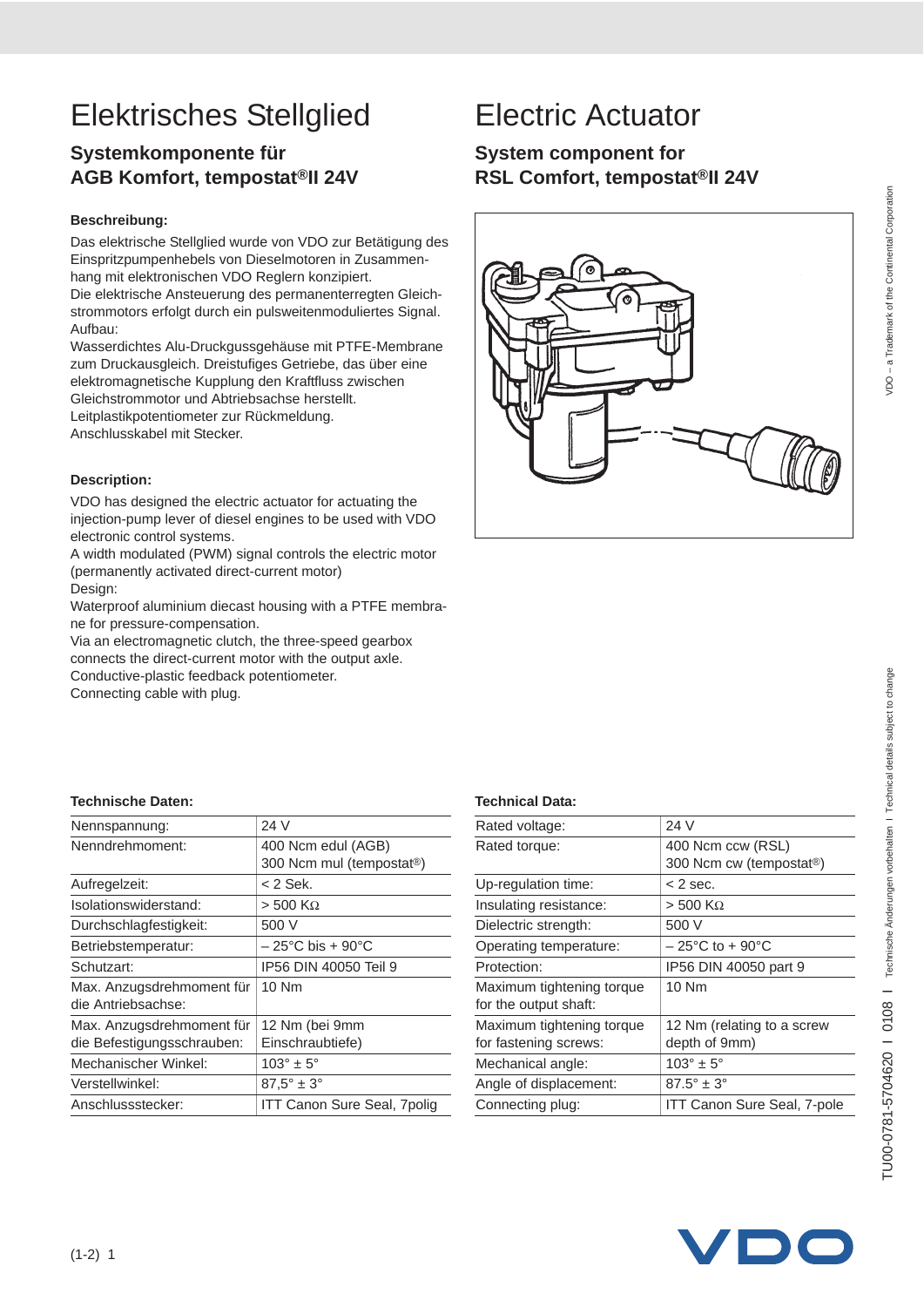## **Systemkomponente für AGB Komfort, tempostat®II 24V**

## **System component for RSL Comfort, tempostat®II 24V**



## **Bestell-Nr. / Order No. 408-422-005-001P**

Dämpfungselemente (Teilesatz) Damping components (parts kit) 240-110-001-001P Stellgliedhaltersatz (motorfeste Montage) Actuator bracket kit (engine mounting) X39-397-112-014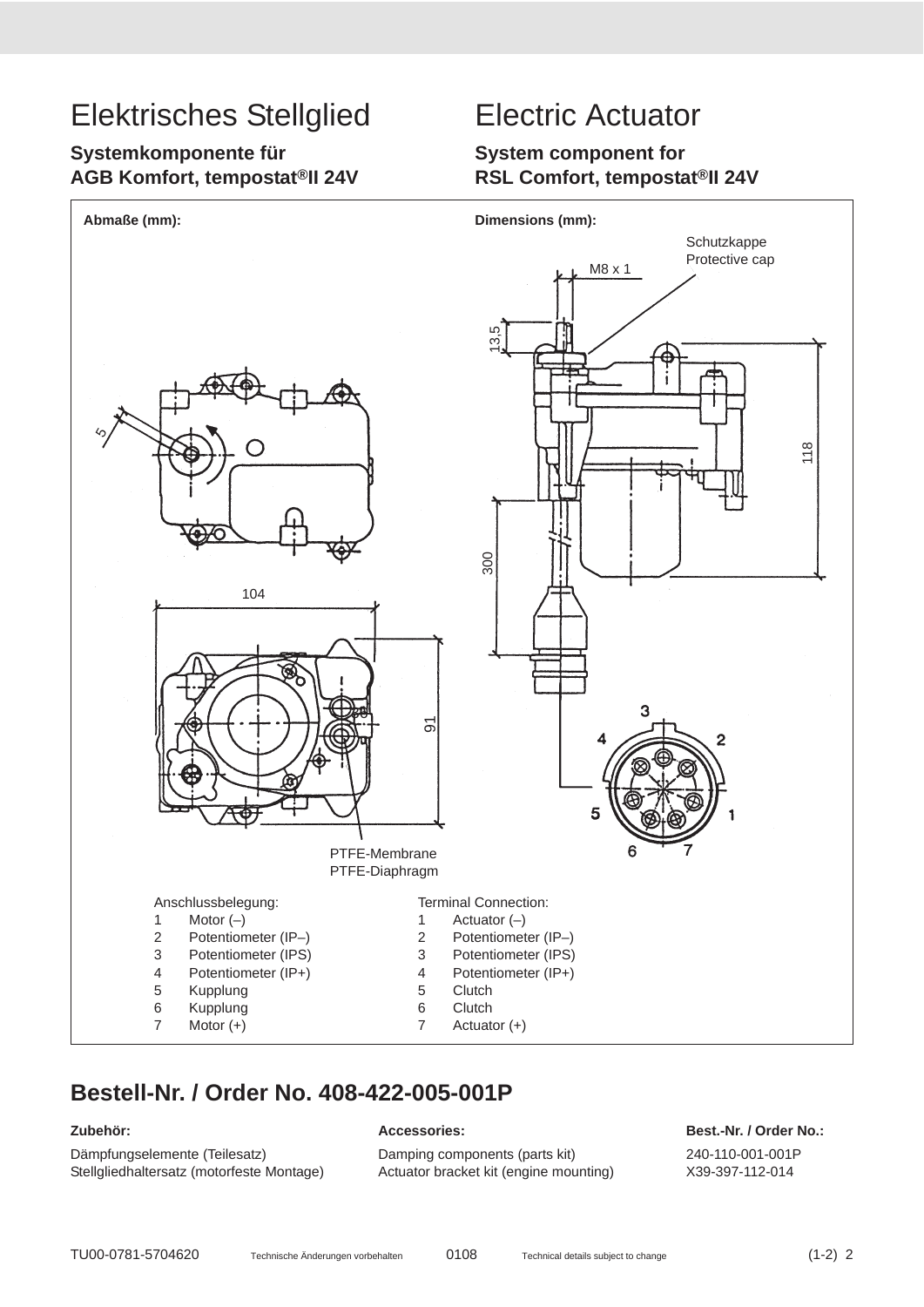# TU00-0781-7004620 | 0108 | Technische Änderungen vorbehalten I Technical details subject to change TU00-0781-7004620 I 0108 I Technische Änderungen vorbehalten I Technical details subject to change

# Teilesatz Stellgliedhalter Actuator Application Kit

**für Montage am Fahrzeugmotor bei Anlenkung mit Gestänge Zubehör für E-Gas® compact**

**Nur für die elektrischen Stellglieder 408-422-006-001P(24V), 408-221-005-001P(12V)**

## **for mounting on the vehicle engine by linkage control Accessories for E-Gas® compact**

**Only for the electric actuators 408-422-006-001P(24V), 408-221-005-001P(12V)**



| Pos.                       | Bezeichnung / Designation                                      | Anzahl / Quantity | Bestell-Nr. / Order No. |  |
|----------------------------|----------------------------------------------------------------|-------------------|-------------------------|--|
|                            | Halter, verzinkt / Holder, zinc-plated (St37-2)                | 1x                |                         |  |
| 2                          | Anlenkhebel, verzinkt / Linkage lever, zinc-plated (St 37)     | 1x                |                         |  |
| 3                          | Dämpfungselemente (Teilesatz) / Damping components (parts kit) | 1x                | 240-110-001-001P        |  |
| 4                          | Sechskantschraube / Hex head bolt (M6 x 30 DIN 931-8.8)        | 1x                |                         |  |
| 5                          | Sechskantschraube / Hex head bolt (M6 x 40 DIN 931-8.8)        | 2x                |                         |  |
| 6                          | Federring / Lock washer (A6 DIN 127)                           | 3x                |                         |  |
| $\overline{7}$             | Sechskantmutter / Hex nut (M8 x 1 DIN 936-St)                  | 2x                |                         |  |
| 8                          | Zahnscheibe / Sarrated washer (J 8,4 DIN 6797-St)              | 1x                |                         |  |
| 9                          | Winkelgelenk / Ball joint (10)                                 | 2x                |                         |  |
| 10                         | Buchse / Bush $(Ø 6 x 10)$                                     | 2x                |                         |  |
| 11                         | Buchse / Bush (Ø 6 x 5)                                        | 1x                |                         |  |
| siehe Seite 2 / see page 2 |                                                                |                   |                         |  |